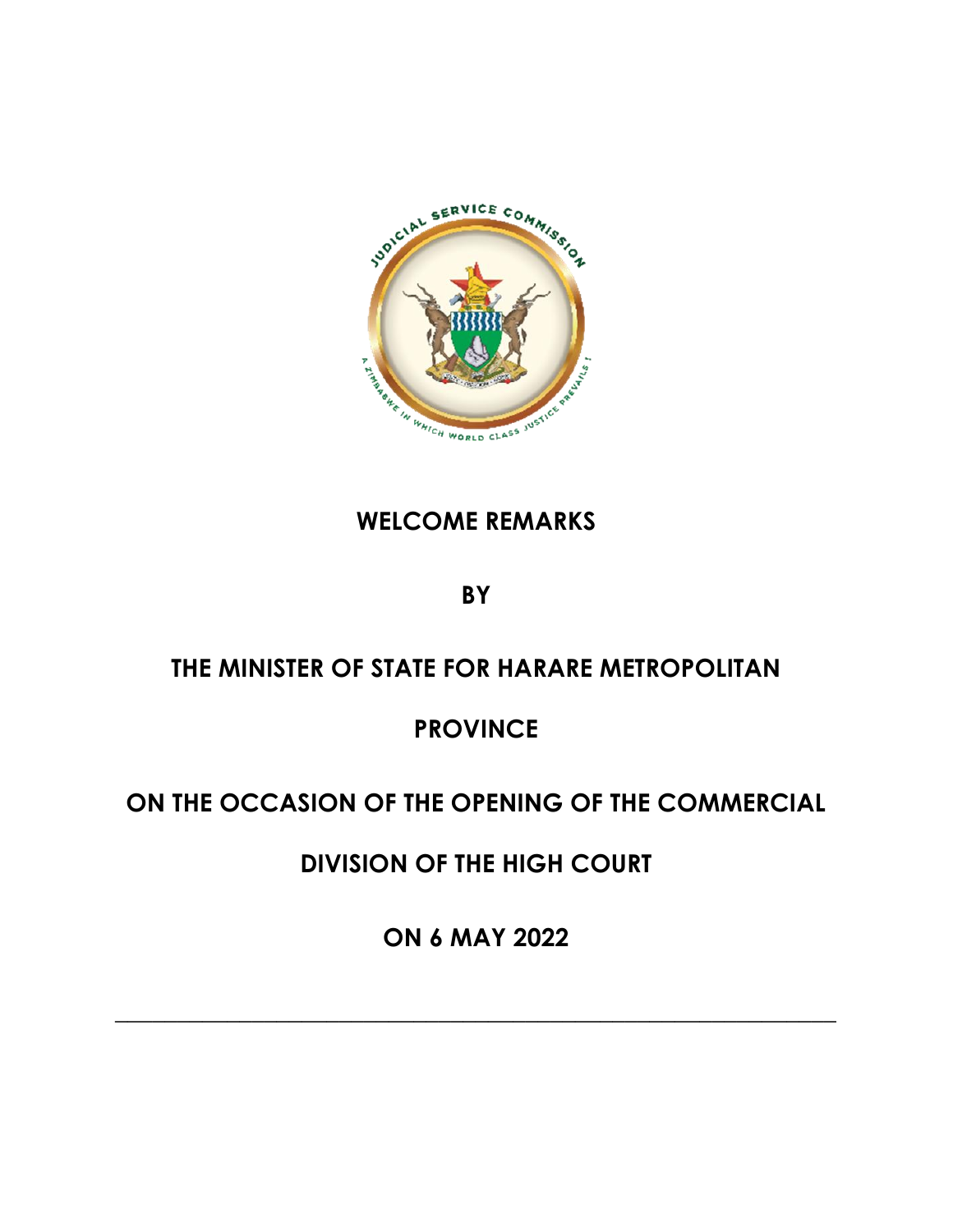### **SALUTATIONS.**

**YOUR EXCELLENCY, Distinguished Guests, Ladies and Gentlemen,** it is indeed an incredible honour to welcome you to the opening of the Commercial Division of the High Court. Some of you have travelled far and wide to be here with us, we are grateful and extend the warmest of welcomes. What we are endorsing today is an enormous accomplishment for justice. I am delighted that this is being done in Harare Metropolitan Province. The Commercial Court is a jewel and a credit to the Chief Justice of the Republic of Zimbabwe, Judicial Service Commission, and to the province. We all look forward to the benefits it is sure to bring to the nation of stable and predictable commercial law, and the investment opportunities that it is surely to bring in tow.

Through careful consideration, the Government of Zimbabwe identified devolution as one of the vital pillars to achieving upper middle income economy status by 2030. Devolution, as a principle, involves the de-concentration of power to lower tiers of government.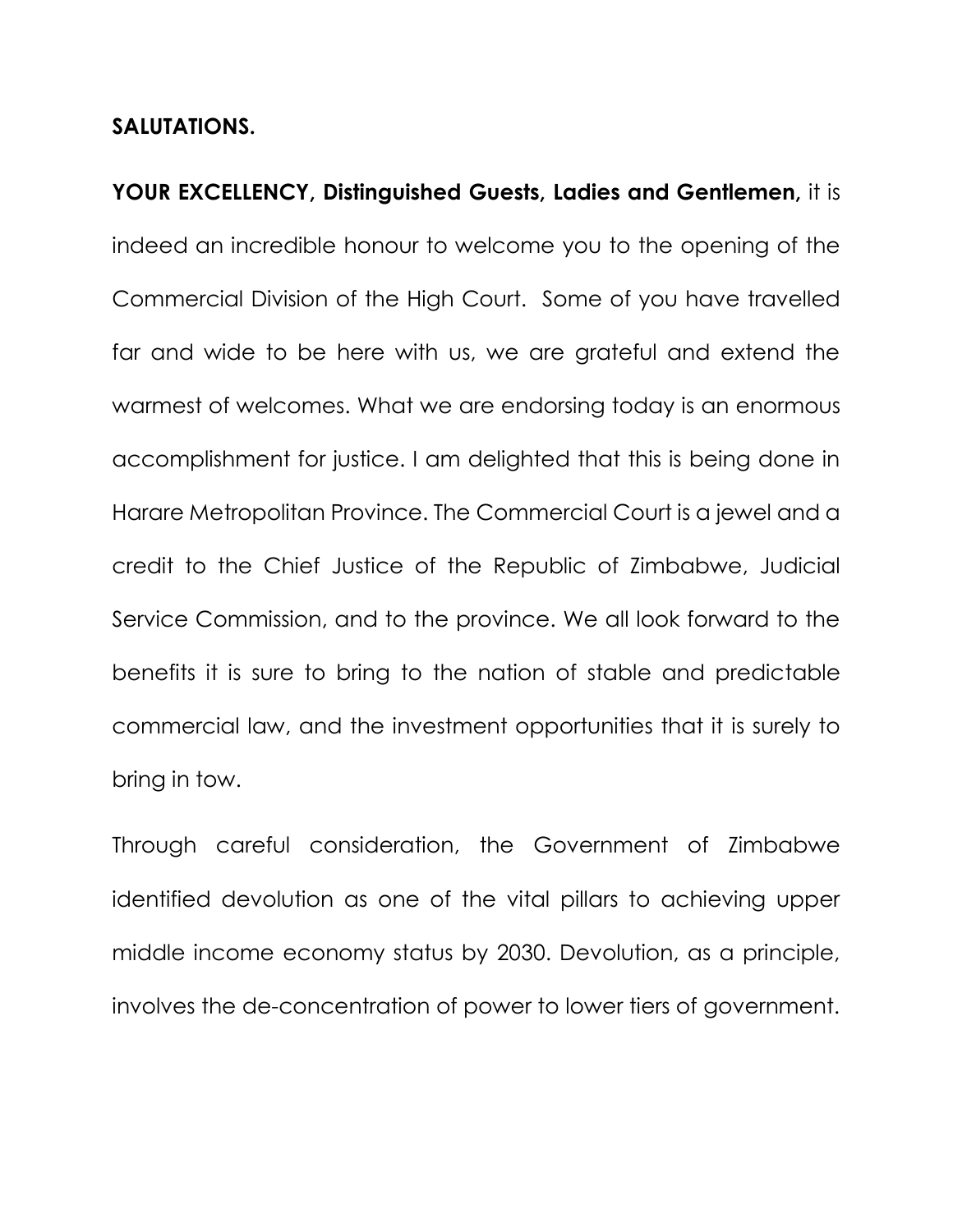This economic devolution model intends to transform provinces and districts into economic hubs to grow local gross domestic product.

The idea of decentralisation and devolution, having been drawn from the Constitution, is key to the nation's economic development. Where possible, delegation of responsibilities to local authorities capable of carrying them out effectively should be done. This transfer of powers has been identified as instrumental because it certifies that decisions are made closer to the local people, communities and businesses they affect.

Justice and accessibility must be synonymous, and must be two sides of the same coin, in order for either of them to have value in a democratic society such as this one. This explains why the Judicial Service Commission is tasked with, and embraces the duty to, ensure that justice reaches the places that need it. The JSC has thus, with the assistance of various stakeholders, fought tooth and nail for this right of the people through infrastructural development, and other reforms. They must be commended for this.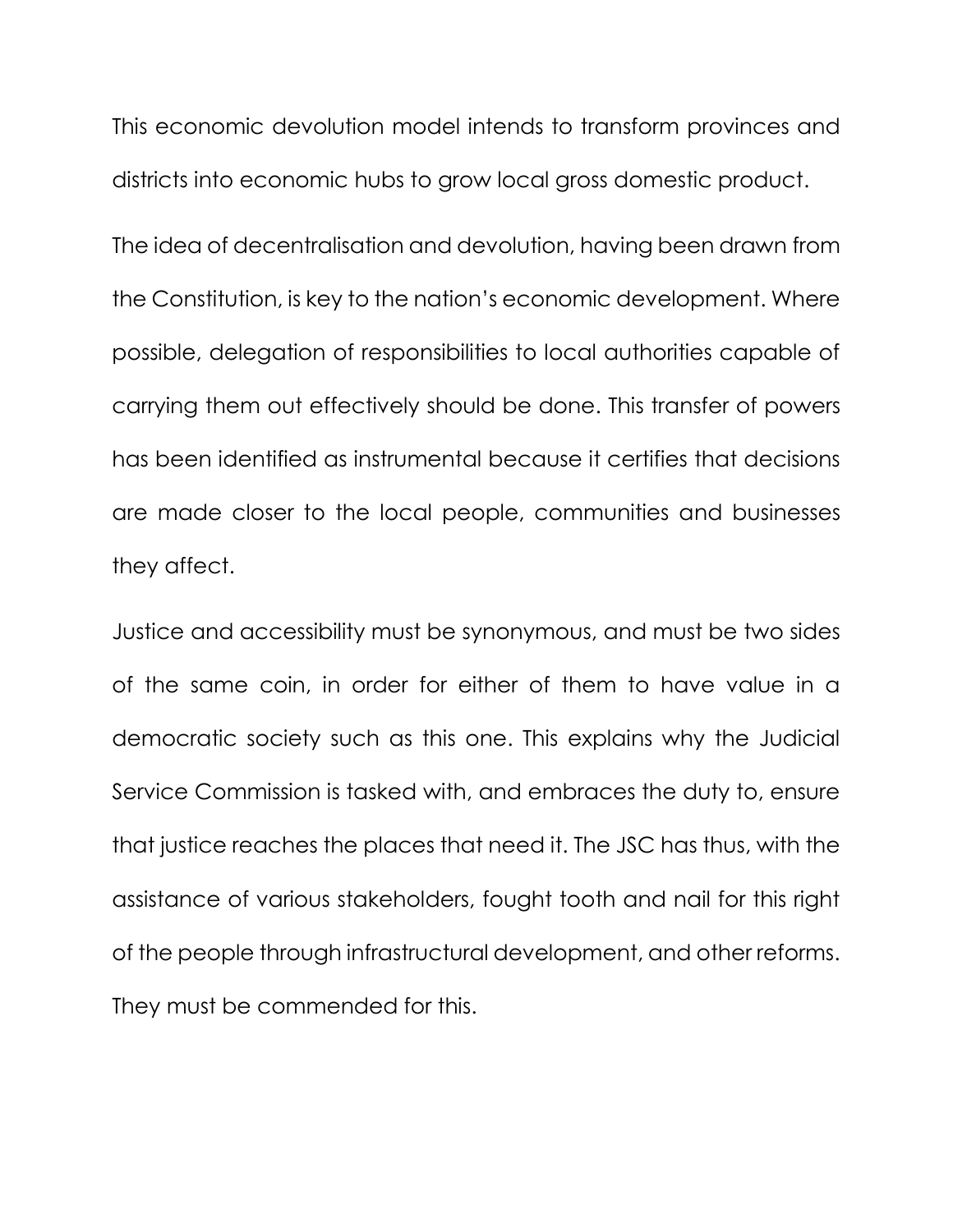The Judicial Service Commission has been on a mission to realize the national goal of devolution for the court system. This has been characterized by the building of different courts in a number of areas. This tells us that the placing of courts has been in strategic furtherance of their organizational mission and policy to attain world class justice, and do so for all. Some of the courts that have preceded this one, I am told, are Magistrates' Courts established in suburbs such as Budiriro, Epworth, Glen Norah, Entumbane and Nkulumane. In addition, there is also the establishment of Chinhoyi Court Complex, which houses a number of courts, and was commissioned last year. We are proud as Harare Metropolitan Province to boast of the presence this first-of-its-kind Court, located in the busy Central Business District. We are but the pioneering province, and are sure that in no time, many Commercial Courts will be located all over the country.

**YOUR EXCELLENCY,** the ingenuity demonstrated by the Commission, aligns perfectly with the overarching goals of the Government of Zimbabwe. These are laid out in **Vision 2030,** an embodiment of our hopes as a nation**,** and the **National Development Strategy,** which lays out the attainment of that goal. These important national documents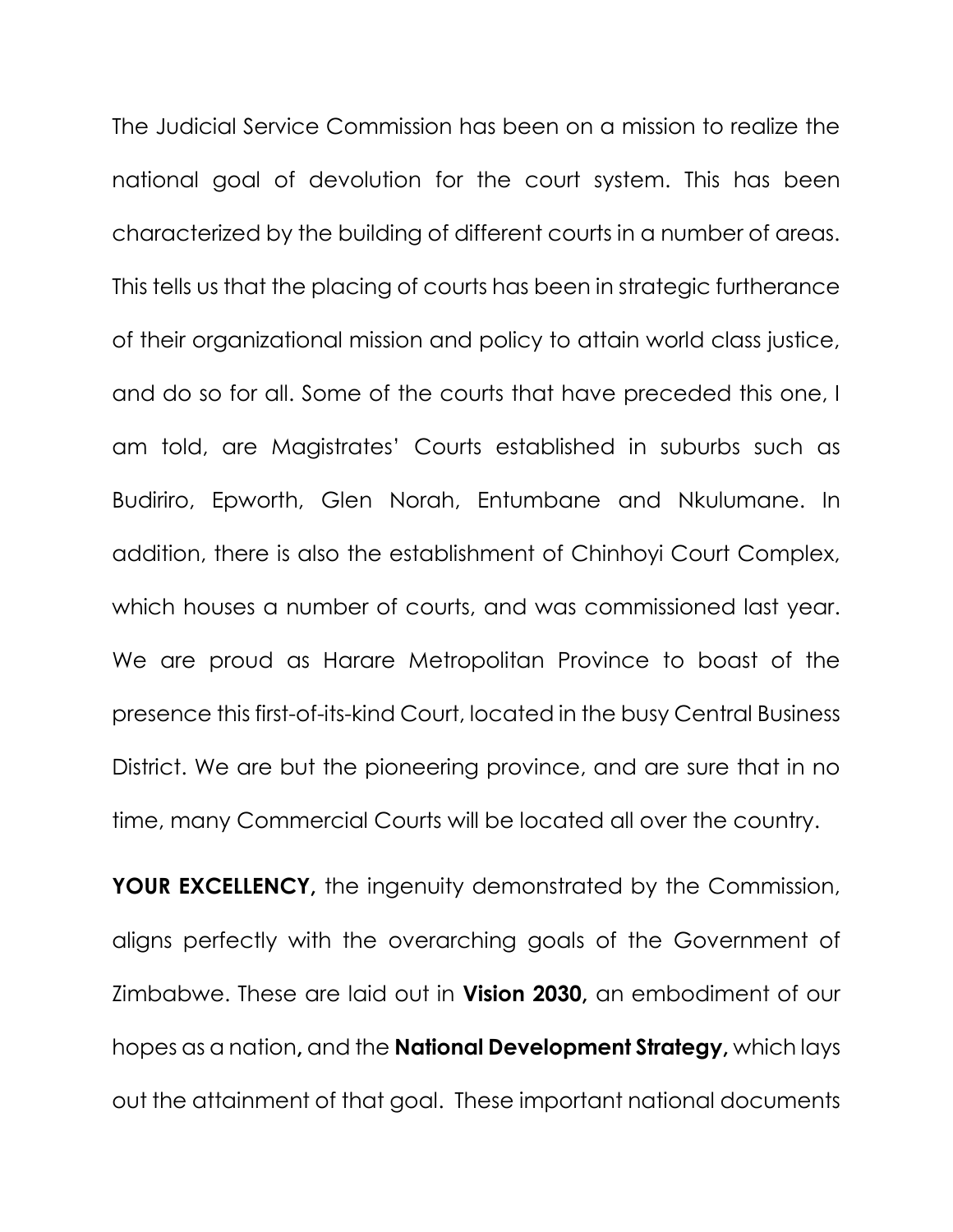place emphasis on economic development and the attainment of a prosperous and empowered upper-middle income society by the year 2030. In order for us to pave the way for this bright future we are anticipating, these key issues and policies need to be implemented here and now. This is why the Judicial Service Commission's contribution is invaluable.

YOUR EXCELLENCY, the Supreme law of the land imparts on the Judiciary the means by which they can effectively discharge their mandate. It is a great pleasure to witness the fact that the Commission is unwavering in their subscription to and observance of values such as independence and impartiality.

The Second Republic considers the Rule of Law crucial in attaining sustainable social and economic development. This is why there can be no compromises when it comes to the adherence to principles such as these. The Rule of law, where it prevails, assures every individual that their fundamental rights are not only guaranteed, but valiantly protected. Knowing this simple fact alone injects a confidence boost in the potential of investor protection and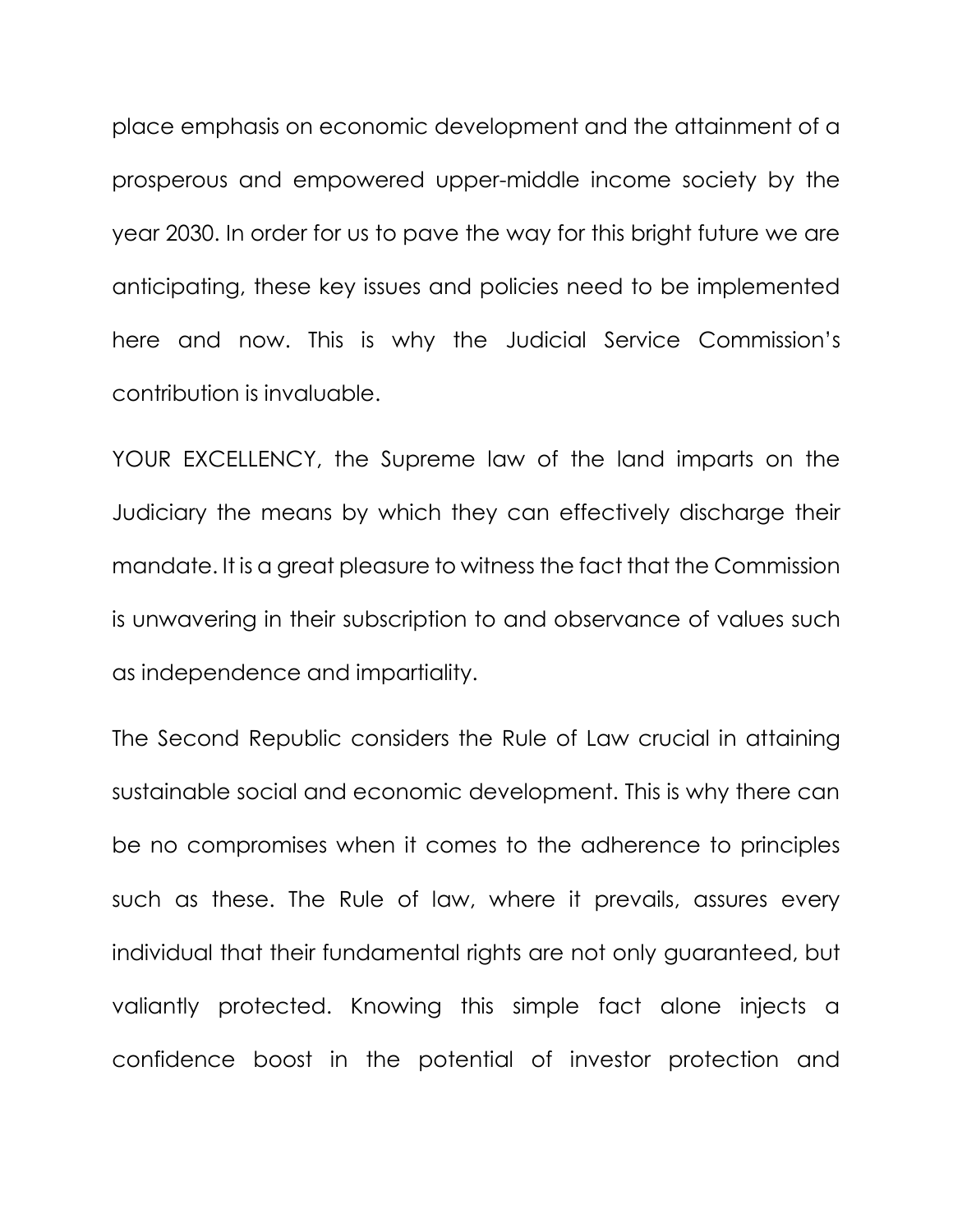prosperity in a Zimbabwean market. The courts, as the custodians of the law, have the herculean task of guarding against the erosion of any and all human rights and freedoms. Achieving this makes an effective, highly efficient, and independent Judiciary that the people can trust.

I have been informed that we are celebrating a number of milestones. The Integrated Electronic Case Management System (I.E.C.M.S.), which has been in the works for some time, was successfully launched. This Court will be paperless. These words at some point seemed inconceivable, and yet today, the inconceivable has become a reality. Sincere gratitude is extended to those who put in the work, regardless of trials aplenty, to make this day a reality.

Though the effects of Covid 19 seem to be dying down now, at some point they were a devastatingly brutal frontal attack on what we perceive as "normal life." As distressing as it was, it was also a call to rally, a call heard from within and without every individual. Every person with a role to play in ensuring our survival. The Judicial Service Commission clearly took that call and rallied indeed. The I.E.C.M.S. is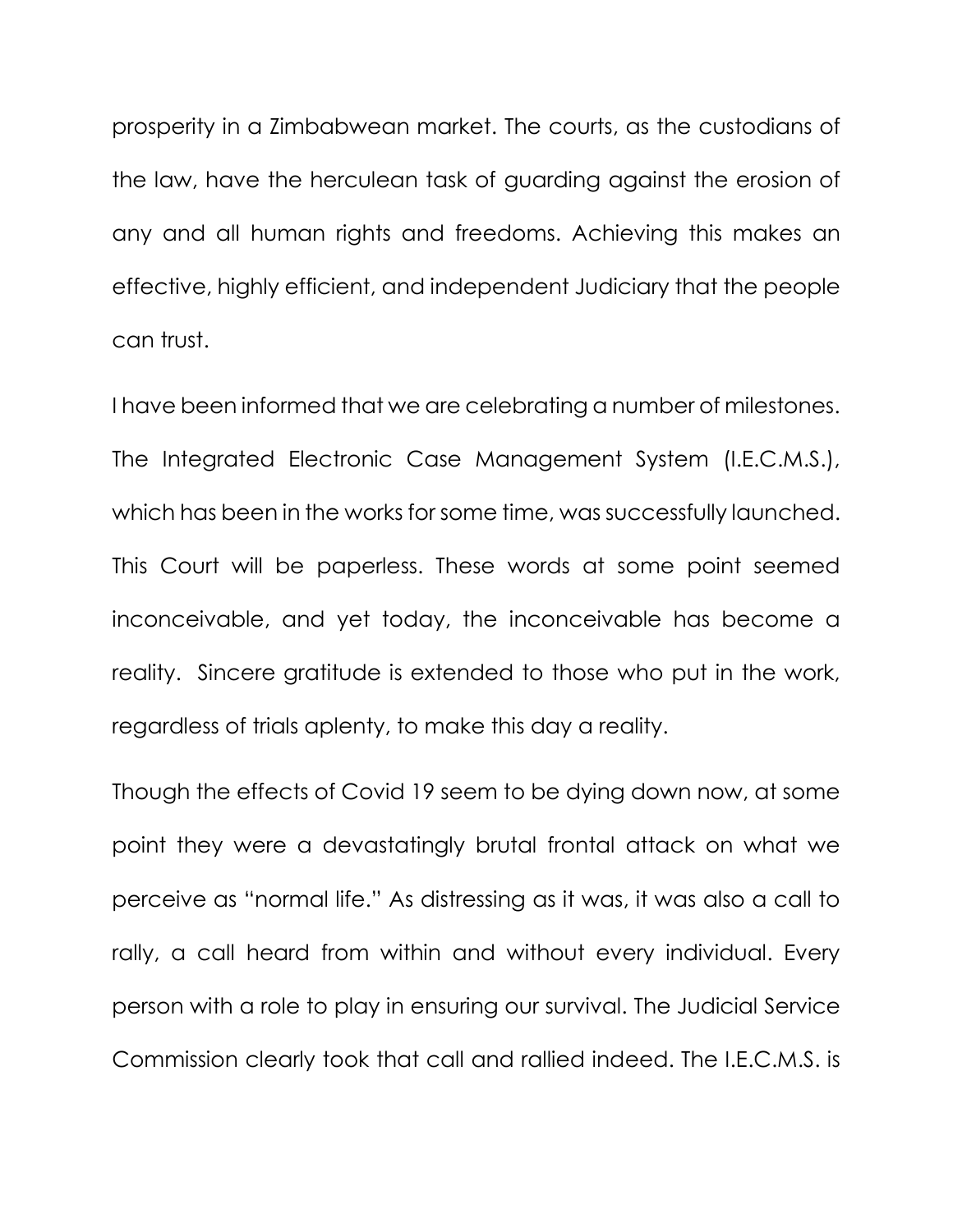a stellar example of that. Adversity was quickly turned into an opportunity to discharge their mandate, and now we can say with pride, that access to justice is no longer limited by geographical location.

I would like to single out and extend my gratitude to, not to the exclusion of all the other key stakeholders, the Ministry of Local Government, Public Works and National Housing, the Ministry of Finance and Economic Development and all officers of the Judicial Service Commission. They managed to coordinate their efforts in a seamless manner, put effort that is above and beyond what was expected, and produce a work of art in the form of this Commercial Court. May this kind of dedication to justice continue to be fostered and watered, until it bears many more fruits. I believe I speak for everyone here when I say a win for justice showcased here today, is a win for justice in every corner of Zimbabwe.

All the efforts that the Judicial Service Commission has put towards the consistent justice for all cannot go unnoticed. By their nature, the steps taken demand to be felt, lauded and appreciated. The